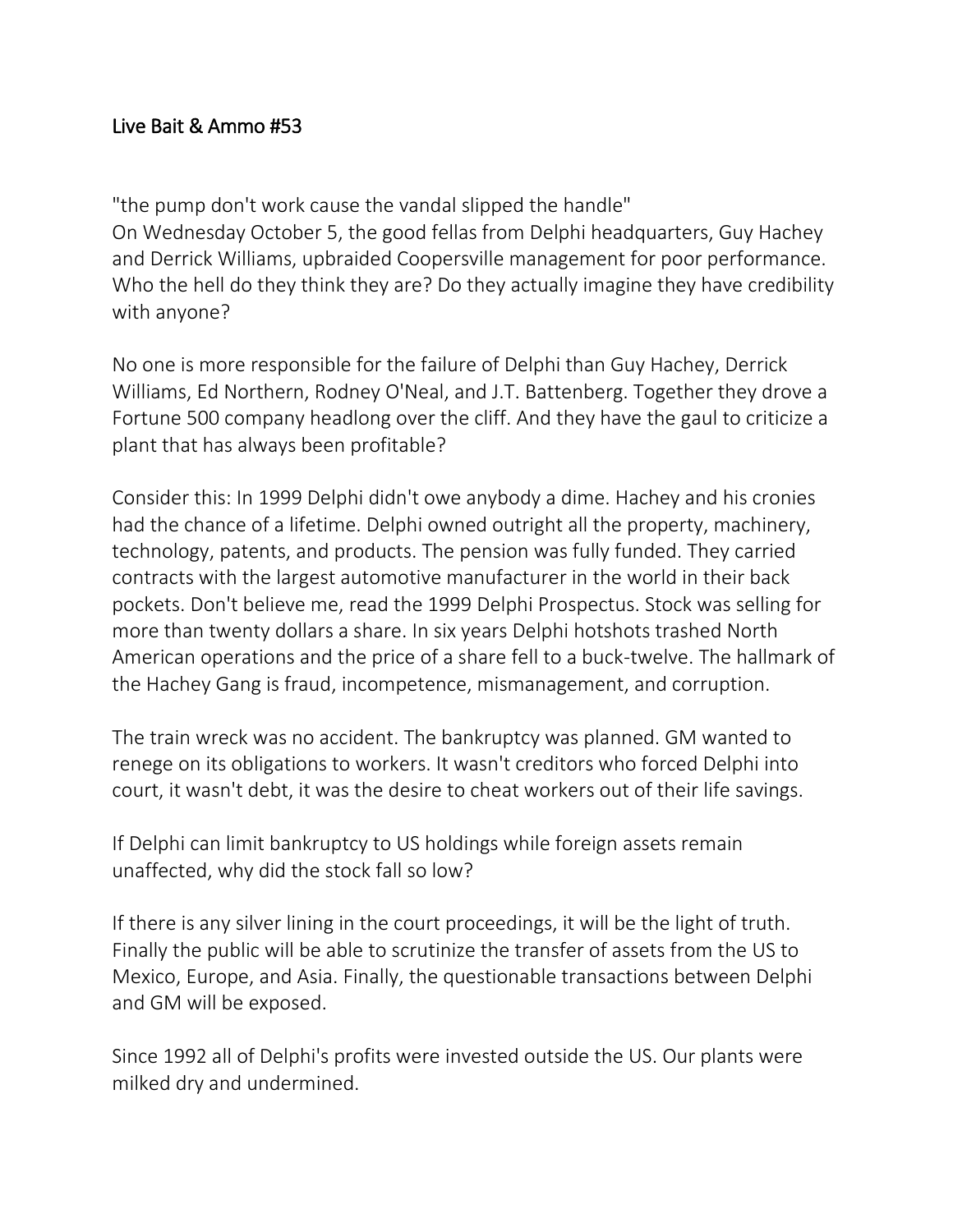Since the spin-off Delphi sold parts to GM below cost. That's not a business plan, it's racketeering.

I'm not making this crap up. Read the papers. Delphi sells scrap and buys it back. Who could make up something like that?

Dee-Ann Durbin reported in the Detroit News, "In one instance, Delphi sold \$145 million worth of scrap inventory to Murfreesboro, Tenn.-based Setech Inc., an inventory management firm, and booked the sale as income even though its agreement with Setech required Delphi to buy the inventory back. The suit claims Delphi executives arranged a total of \$440 million worth of similar deals." ["Pension Funds Sue Delphi over Accounting Practices" Detroit News, 10/6/05]

I had thought that Delphi, GM, and the UAW would avert bankruptcy. But then I didn't have all the facts. My first inkling that bankruptcy, not concessions, was the plan was on October 6 when McCracken and Hawkins, two reporters for the Wall St. Journal wrote:

"Some analysts have zeroed in on the 1999 spinoff agreement between GM and Delphi. An indemnity clause in that agreement gives GM a general, unsecured claim on Delphi's assets in bankruptcy proceedings much like what a bondholder might have. As a result, analysts and lawyers said GM could be in a position of owning a sizable chunk of restructured, cleaned-up Delphi common stock essentially giving GM a way to earn back any money it spends paying retiree health care or topping up worker pensions, as it might be called upon to do should Delphi terminate its pension plan. GM would have a similar claim on Delphi assets out of bankruptcy, but Delphi is probably more attractive to own post bankruptcy once it sheds unprofitable businesses and onerous labor pacts."

GM spun off its liability to workers, not its assets. Bankruptcy was in the cards before the first shuffle. The bad hand we were dealt wasn't left to chance. The deck was stacked in a back room in Flint in 1998.

If the UAW was a real union, we would have struck Delphi before Miller went to court. The Coopersville plant alone could have shut down GM. If Wagoner was forced to pay laid off workers while their plants sat idle, he would have come to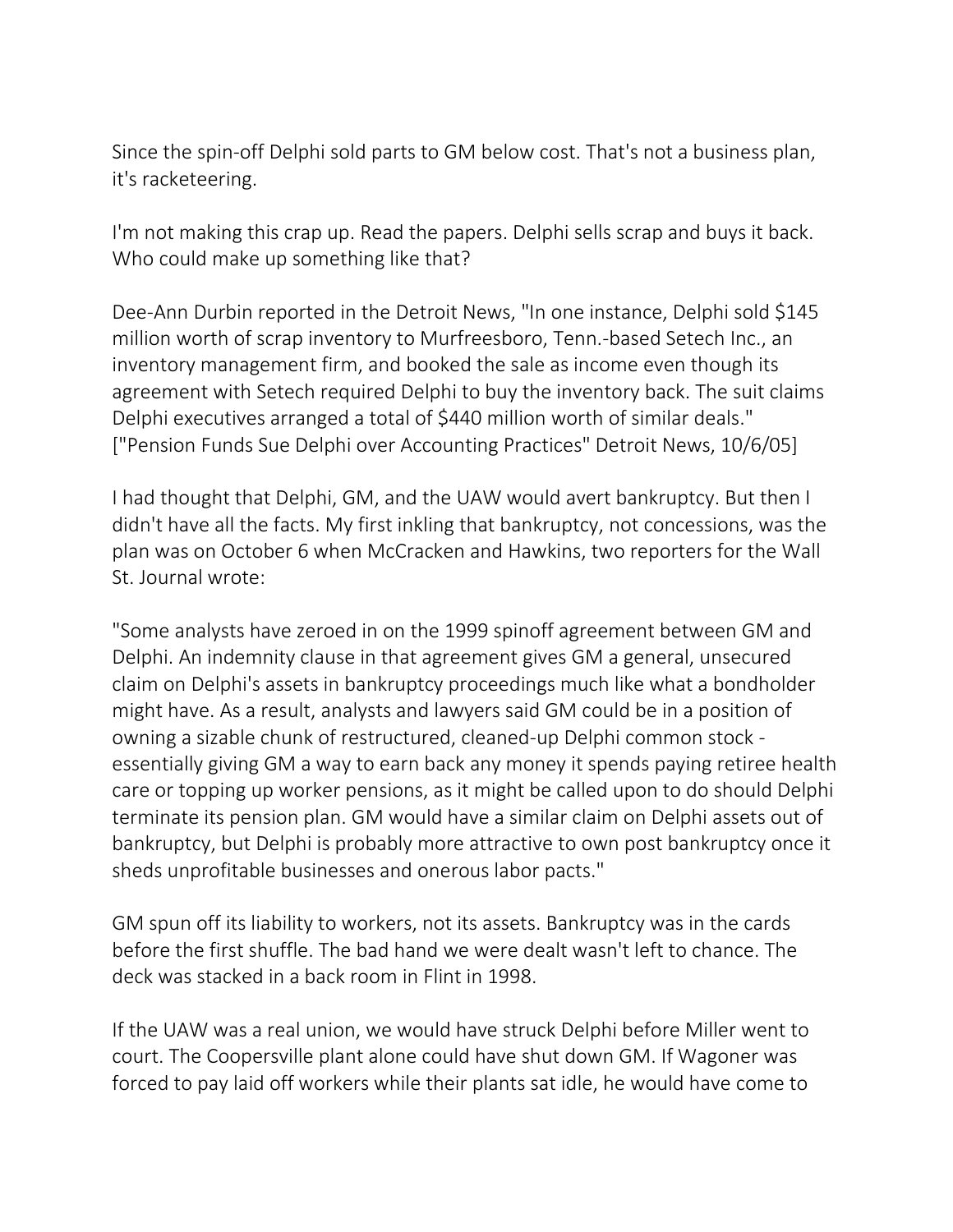the table willing to talk seriously. It's too late now. Miller spit in our collective faces and now he expects us to fall in line.

If Shoemaker approaches Delphi UAW members with contract concessions he may as well bring decertification papers to the party. An offer of concessions will be the death knell of the UAW in the automotive supply sector. We don't need a union to bargain for concessions. The judge will do it for free. If Shoemaker dares to tell us he can get us a better deal than a bankruptcy judge, he better do it by mail. The marines couldn't guarantee his safety.

Between GM, Delphi, UAW bureaucrats, and rank and file members there is only one set of losers -- workers. But what else can you expect from a union that brags that it is partners with GM? What else can you expect from a union that gives companies like Lear good citizenship awards. Last year UAW members at the Lear plant in Grand Rapids, MI agreed to deep concessions in order to save jobs. This year the plant is closing. Lear used all the money it saved on wages for closing costs. Concessions never save jobs, they just pad executive pockets.

On page 451 of the unedited version of the 1999 Delphi-UAW National Agreement there is a letter stating that all UAW International appointees who formerly worked at Delphi "would nevertheless continue to be employees of General Motors for purposes of accumulating seniority." Their pensions were protected, our pension credits with GM were turned over to Delphi. It doesn't matter if we flow back to GM, the bulk of our pension is tied up in a company that was designed to go bankrupt. A company that GM set up to buy parts from below cost while they divested in America and transferred assets overseas.

One reporter asked me if I thought the UAW would call a strike. Hell, I wouldn't go on strike now. I'd trust a bankruptcy judge before I'd trust the UAW. At least I'd be able to read the court transcripts.

It reminds me of the joke Brother Allen Nielsen told me: What's the difference between lemmings, sheep, and Delphi workers?

Delphi workers pay union dues.